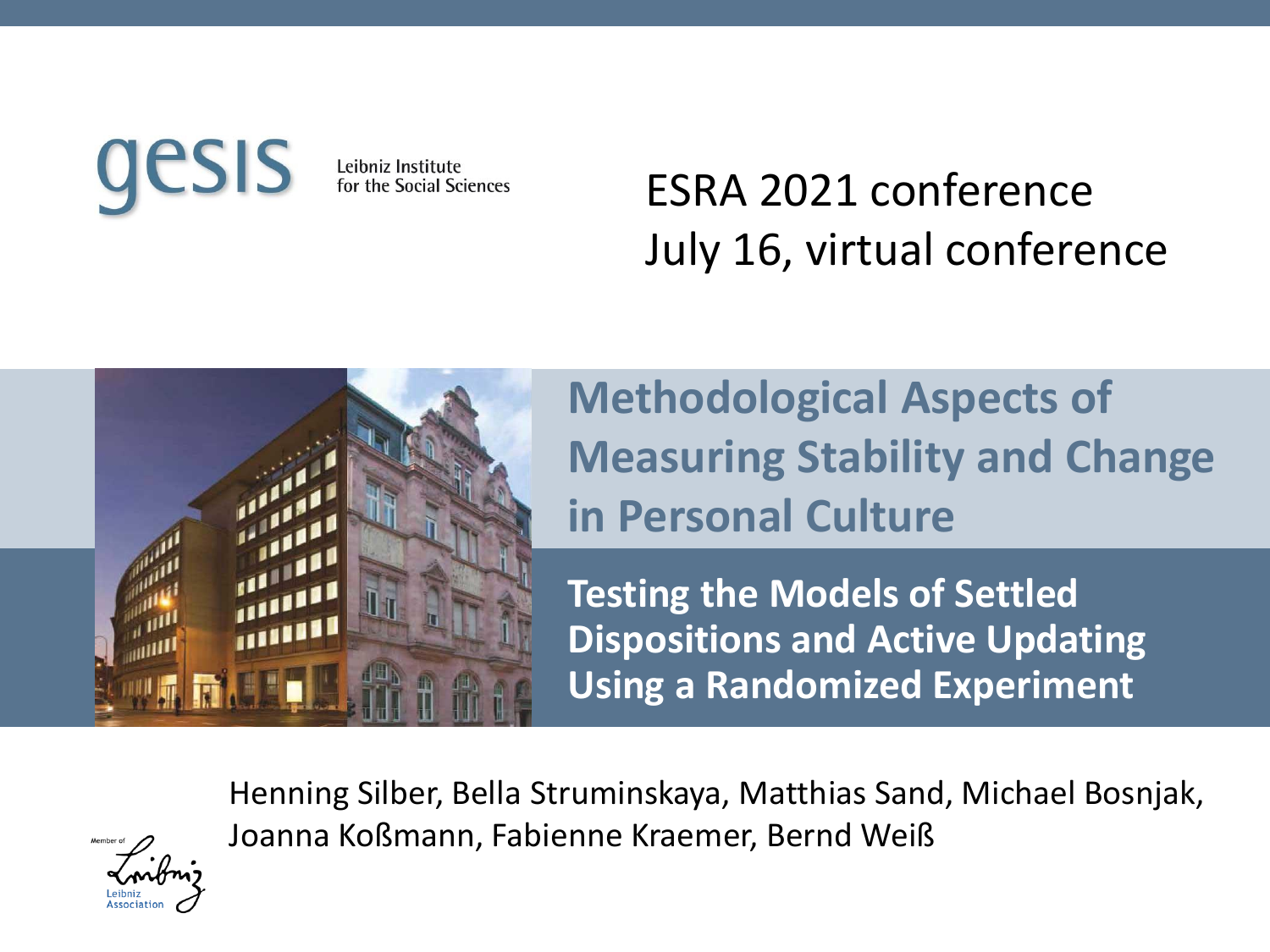

# **Stability and Change in Personal Culture**

- Personal culture is defined as attitudes and behaviors
- Two different models regarding people's personal culture have been suggested:
	- ▶ The Active Updating Model (AUM) suggests that beliefs and attitudes change throughout the course of a person's life, due to new information and experiences
	- ▶ The Settled Disposition Model (SDM) suggests that beliefs and attitudes are relatively stable after socialization, and that new information and experience will not alter one's personal culture dramatically

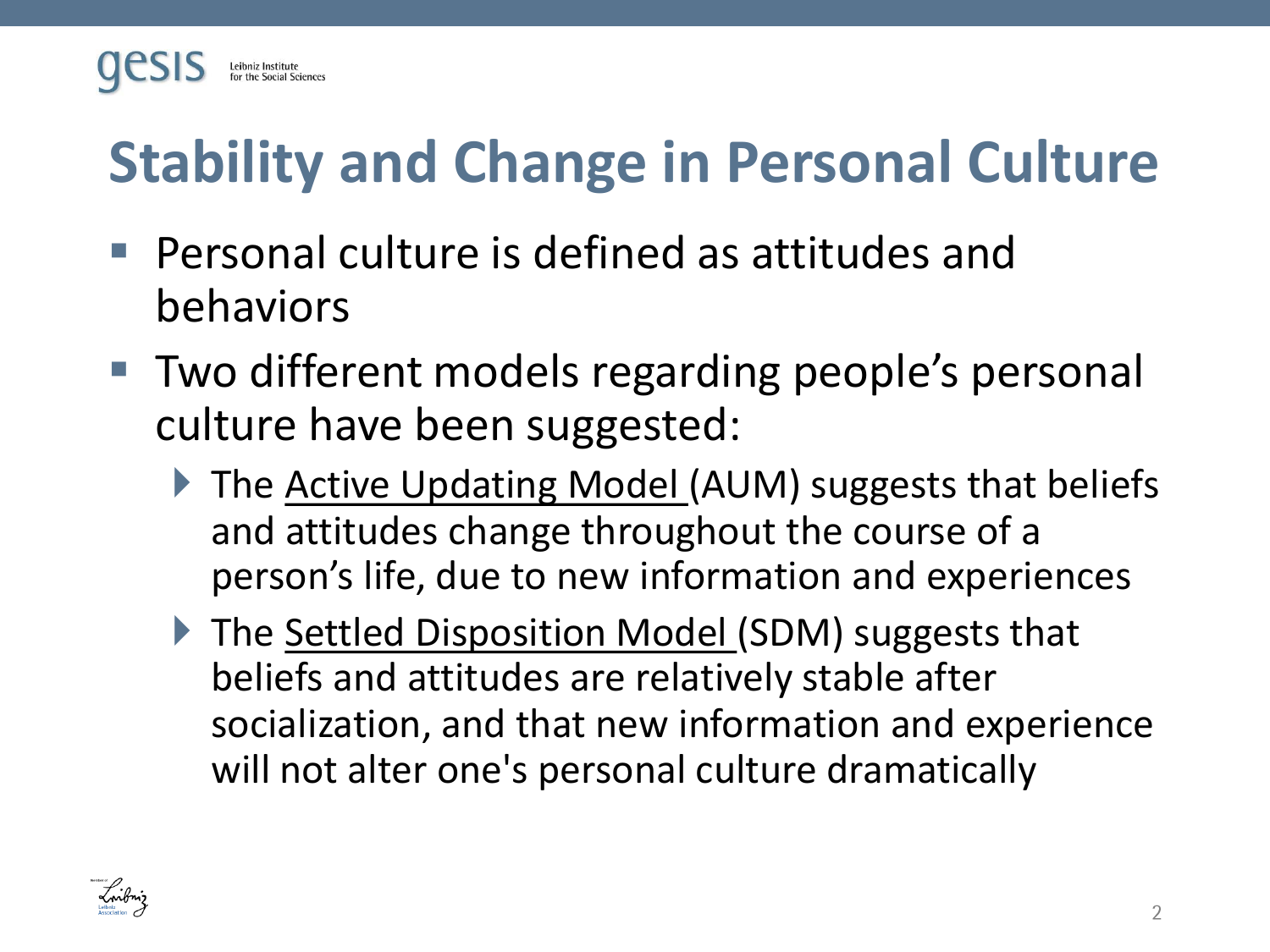

# **Test of the Two Models Using the GSS**

- Recently those two models have been tested against each other using the panel component of the **US General Social Survey** (Kiley & Vaisey 2020; Vaisey & Kiley 2021)
- Research Design
	- Use of three cohorts with three panel waves each with one year distance
	- Test of 180 attitudinal and behavioral questions between 2006 and 2014
- Results
	- General pattern was more consistent with the SDM
	- Consistent with *socialization hypothesis*, change was more likely for younger people
	- Change was also more likely for high-profile issues (e.g., views on gay marriage or partisan identification)

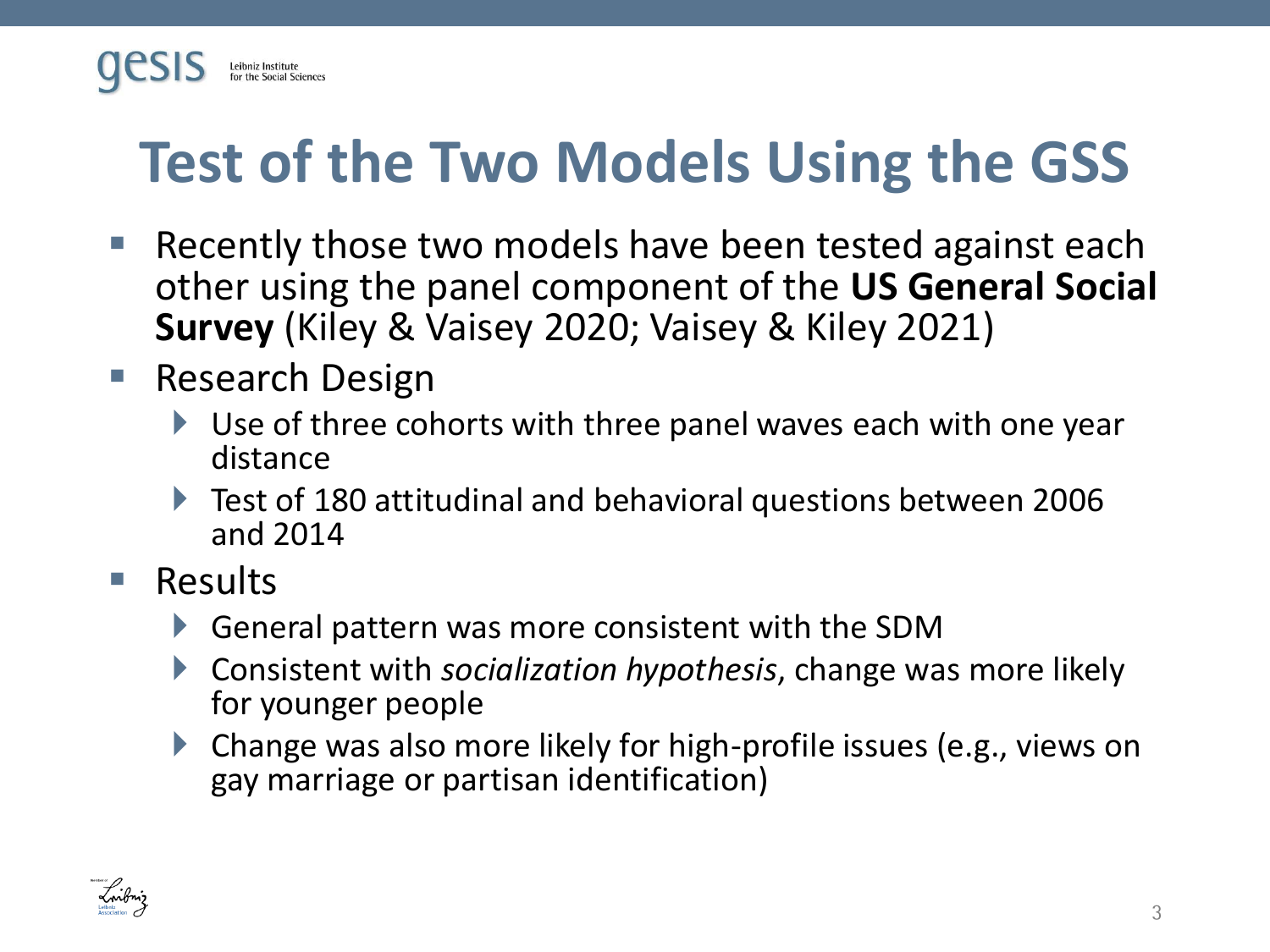

## **Research Questions**

- Replication
	- ▶ Do the findings generalize to a new context outside the United States?
- Extension (data collection not finished yet)
	- **More waves**
	- ▶ Panel conditioning effects

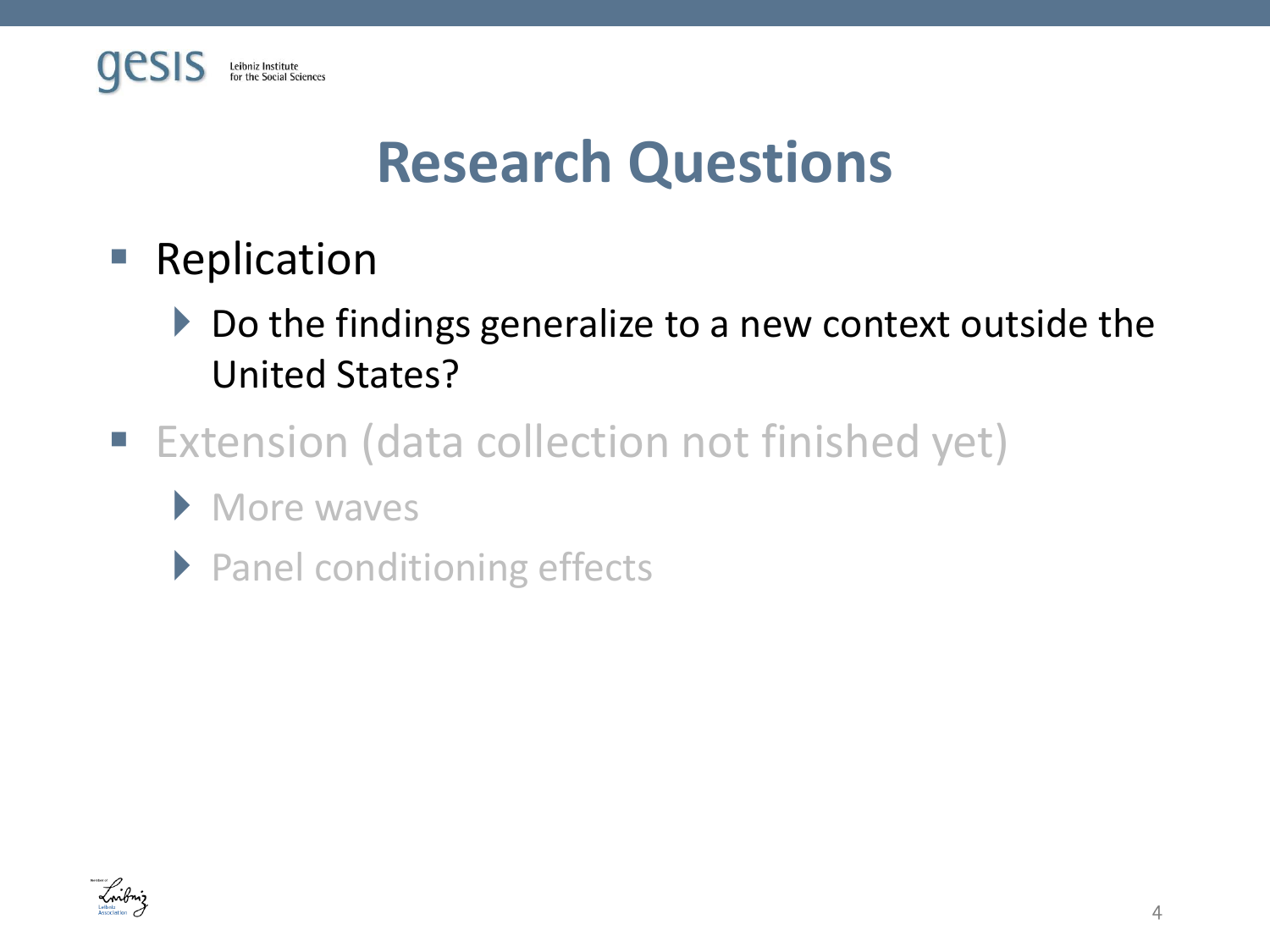

### **Research Overview**

- (1) Do we replicate the overall pattern regarding the Settled Disposition Model (SDM)?
- (2) Do we replicate the findings regarding age groups?
- (3) Do we replicate the findings regarding highprofile issues?

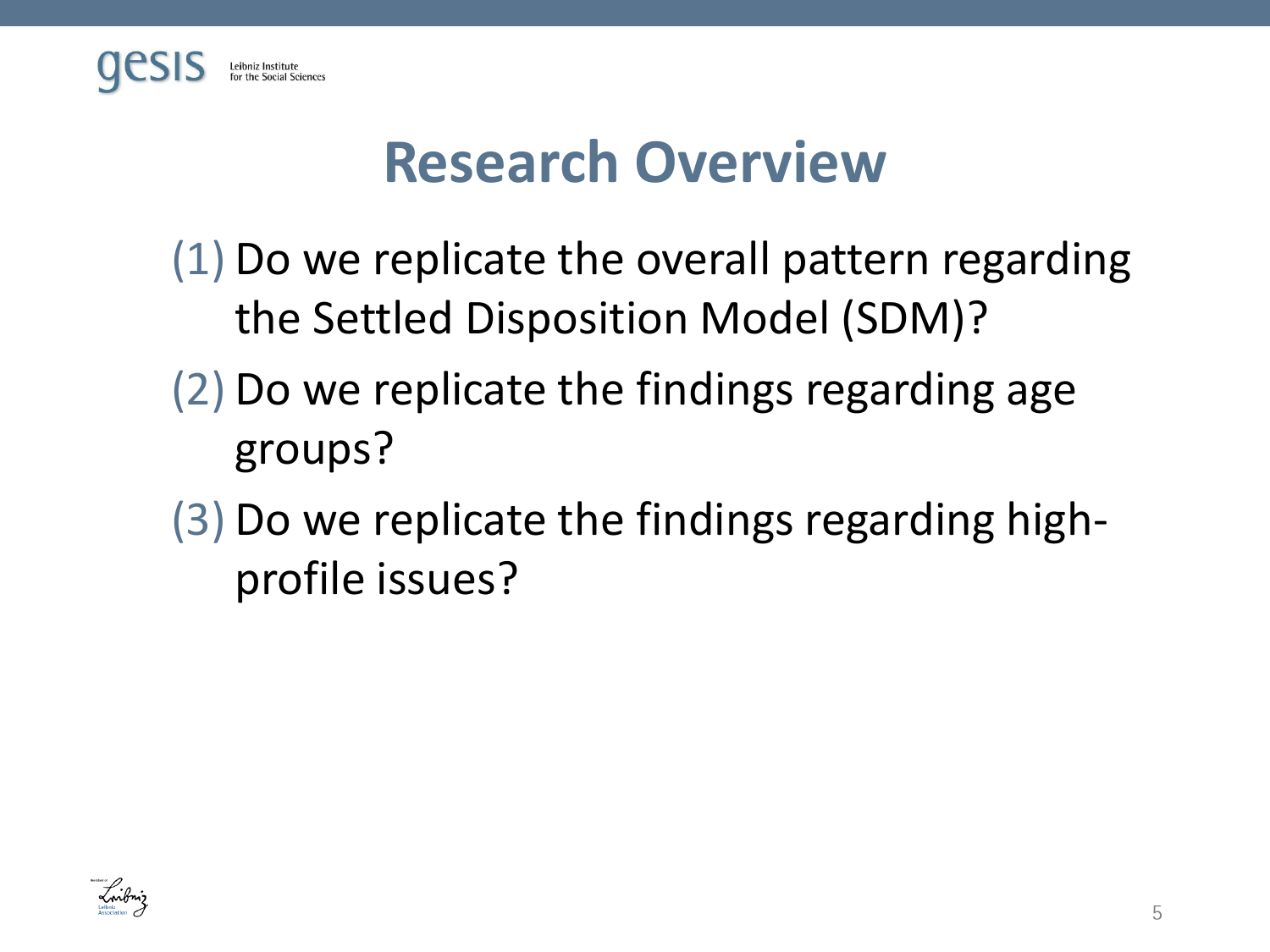

# **Our Study Design**

- Three panel waves (more to come)
- 47 attitudes and behaviors
- Distance of 2-3 months between the panel waves
- German non-probability sample (online access panel)
- Quotas for age, gender and education
- About 400 respondents (more to come)

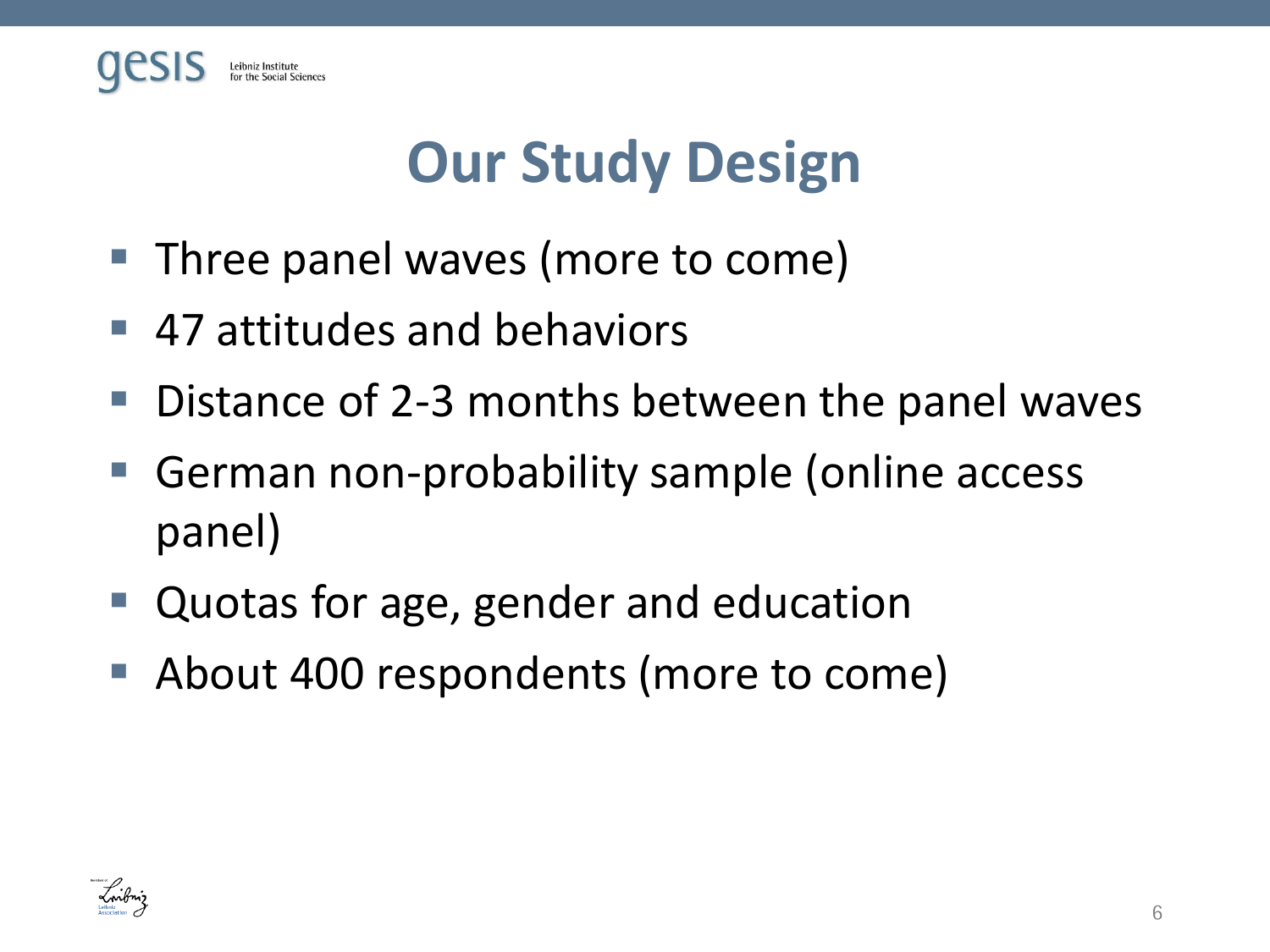

## **Comparison of the Two Models (based on 3 panel waves)**



- yi = response in Wave i Kiley & Vaisey (2020)
- vi = considerations influencing yi
- u = settled tendency to respond to yi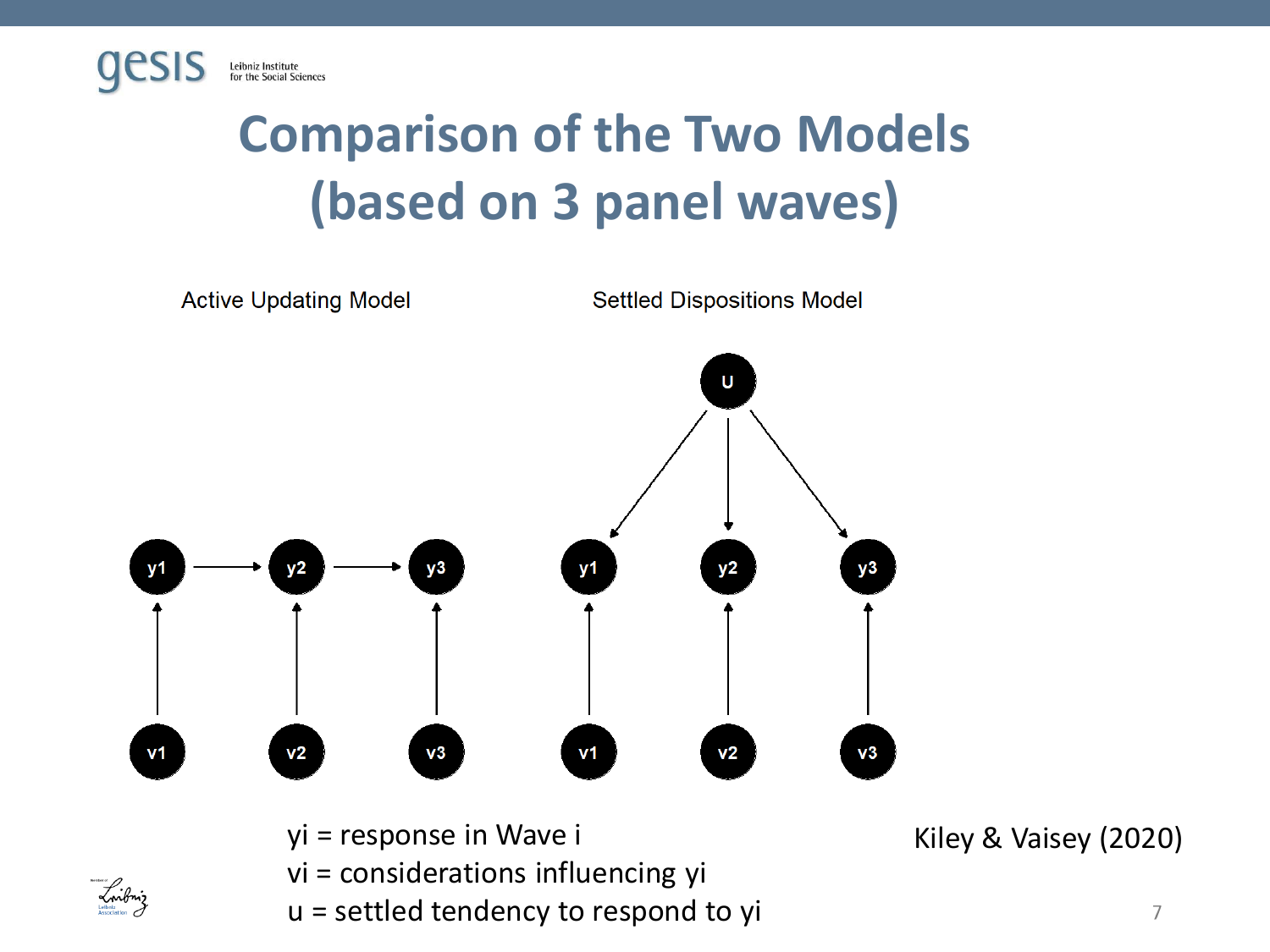

## **Analyses 1**

■ Settled Disposition Model

$$
E(y_{i3}) = U_i = \frac{y_{i2} + y_{i1}}{2}
$$

■ Generalized Model (SDM & AUM)

$$
E(y_{i3}) = \alpha + \phi \beta y_{i2} + (1 - \phi)\beta y_{i1}
$$

 $\rightarrow \phi$  should be close to 0.5 if SDM is preferred because wave 1 and 2 should be equally predictive

 $\rightarrow$   $\phi$  should be closer to 1 if AUM is preferred because wave 2 is more predictive

 $\rightarrow \beta$  estimates the consistency of individual responses across the three waves (close to 1 for high consistency and close to 0 for pure randomness)

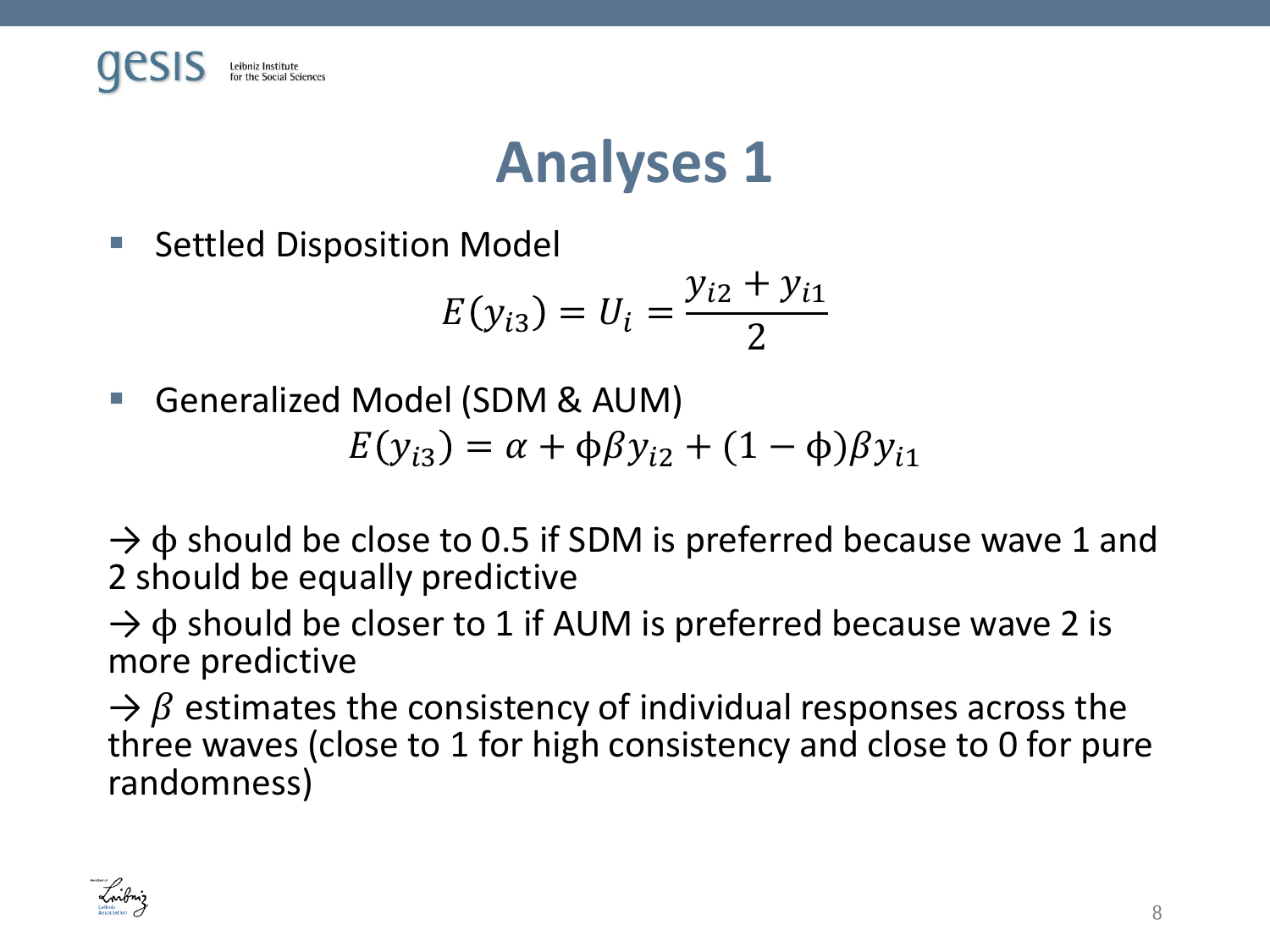

## **Analyses 2**

- All analyses were conducted using R
- To find the optimal coefficients, two non-linear least squares (nls) regression models were estimated
	- Model 1: zero constraints
	- $\blacktriangleright$  Model 2:  $\varphi$  is constrained to 0.5
- Model selection based on the Bayesian Information Criterion (BIC)
- If Model 2 is preferred SDM is more likely and if Model 1 is preferred AUM is more likely
- Calculation of posterior probability that the model with free estimates fits better

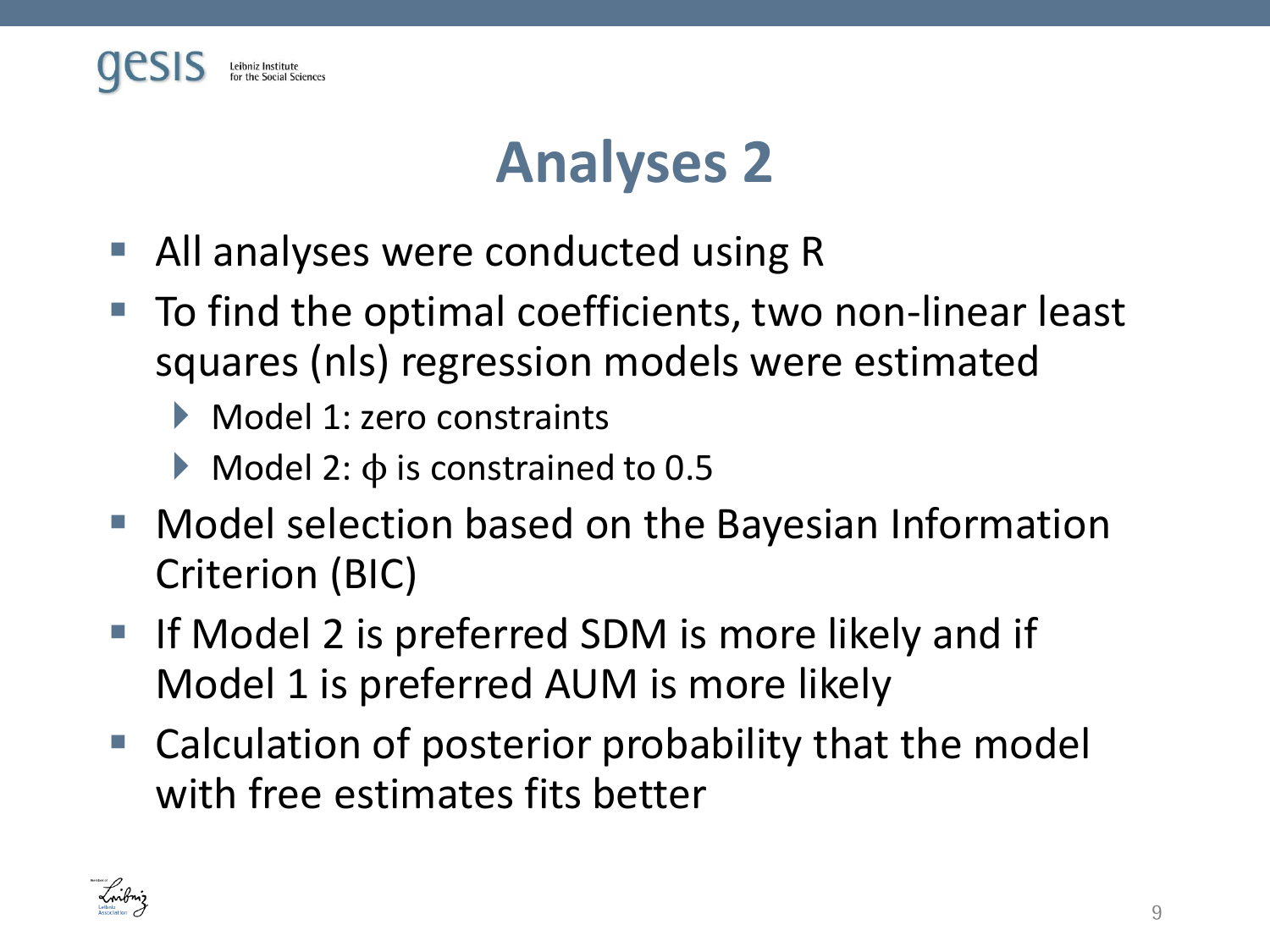

### **Probability of Phi Estimates**

Original Study **Our Study Our Study** 



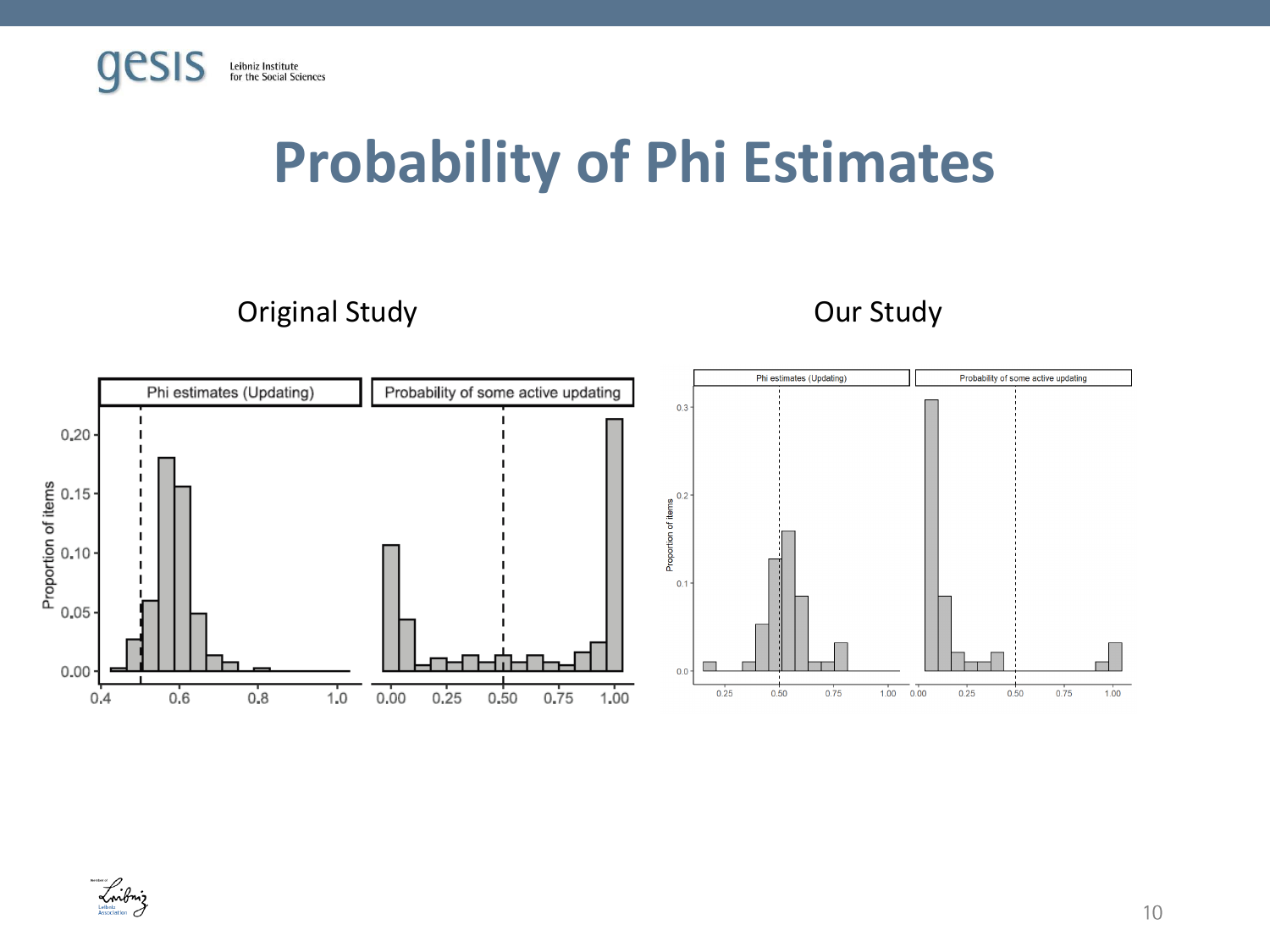

# **Age Group Differences**

**Original** Study



- We did not find age differences in our study
- Only four items showed persistent change

Yet, due to the low number of items that were eligible for active updating, we had a low chance of seeing age differences

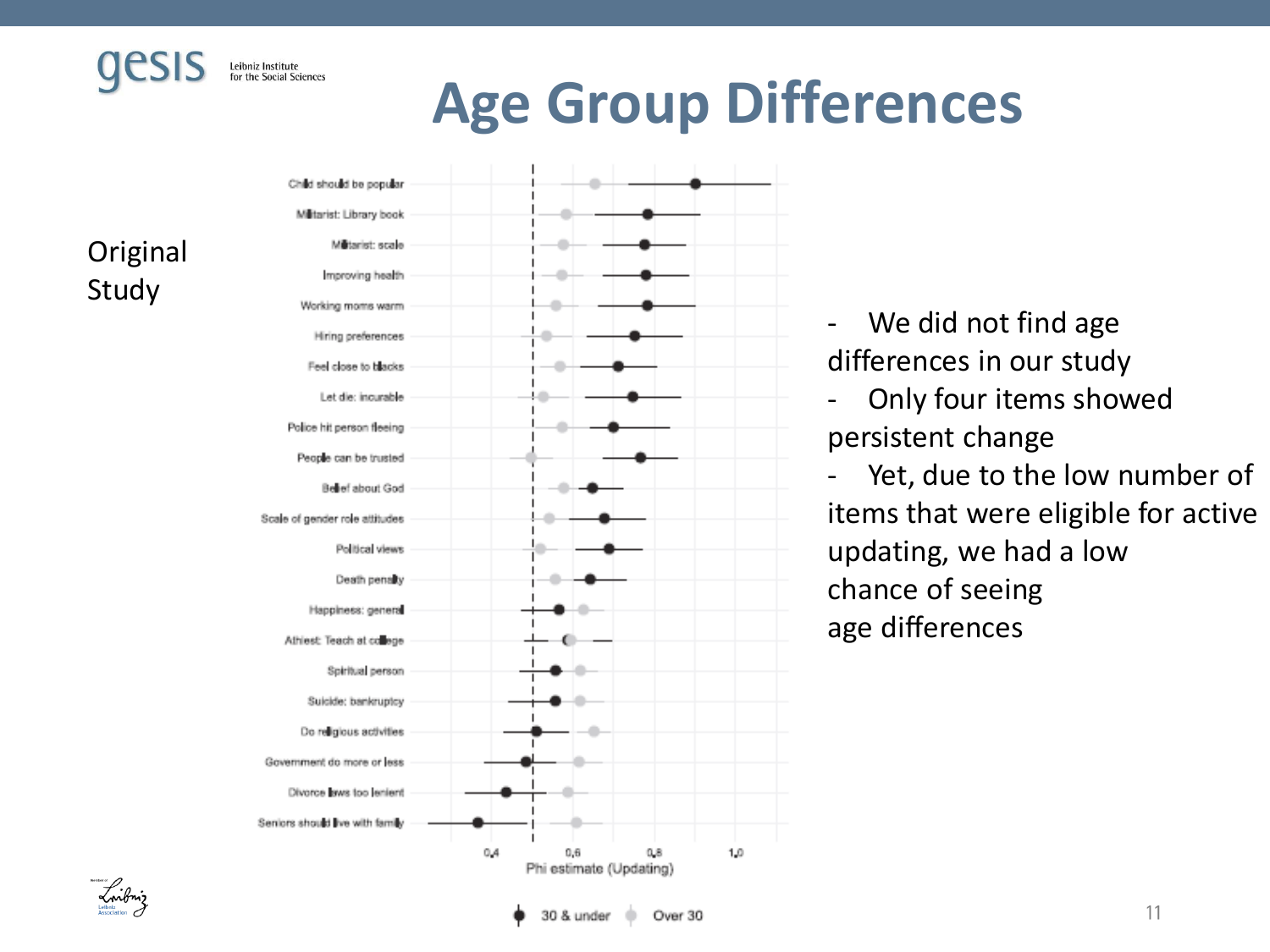

### **Distributions of Beta and Phi**

### Original Study Our Study





Black dots show persistent change

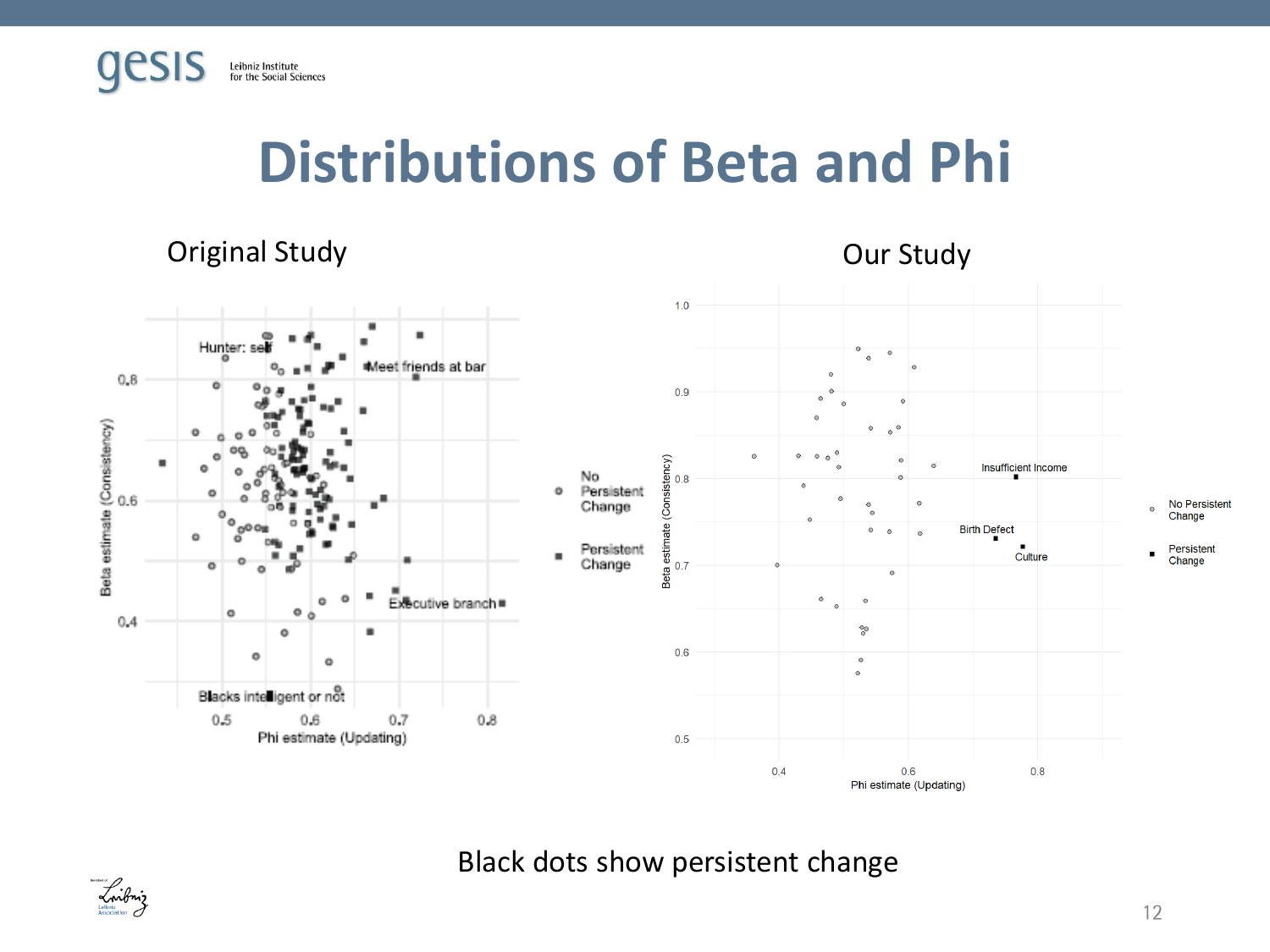

## **Summary of Active Updating**





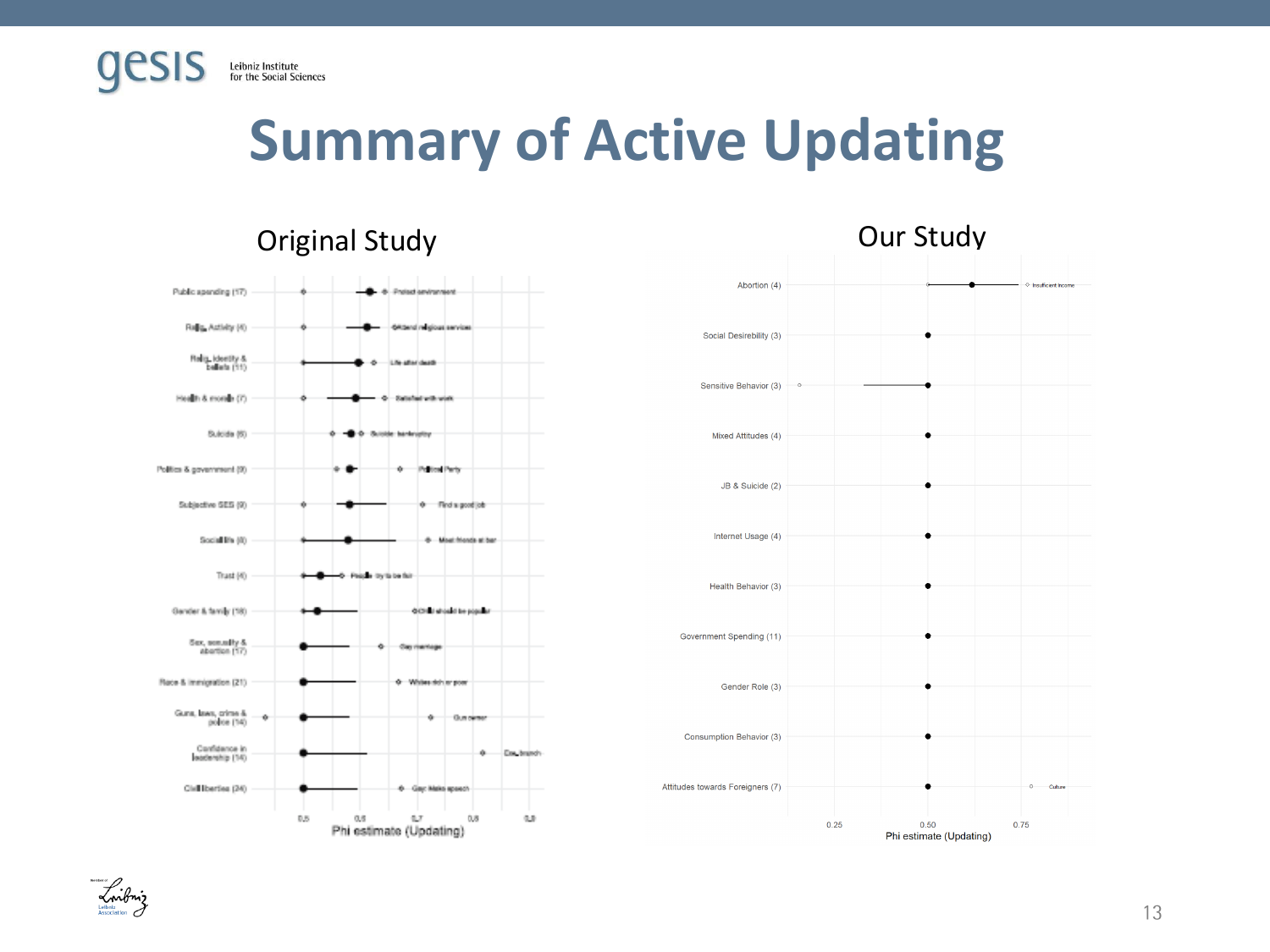

### **Selected Items**

### Original Study Our Study



Znibniz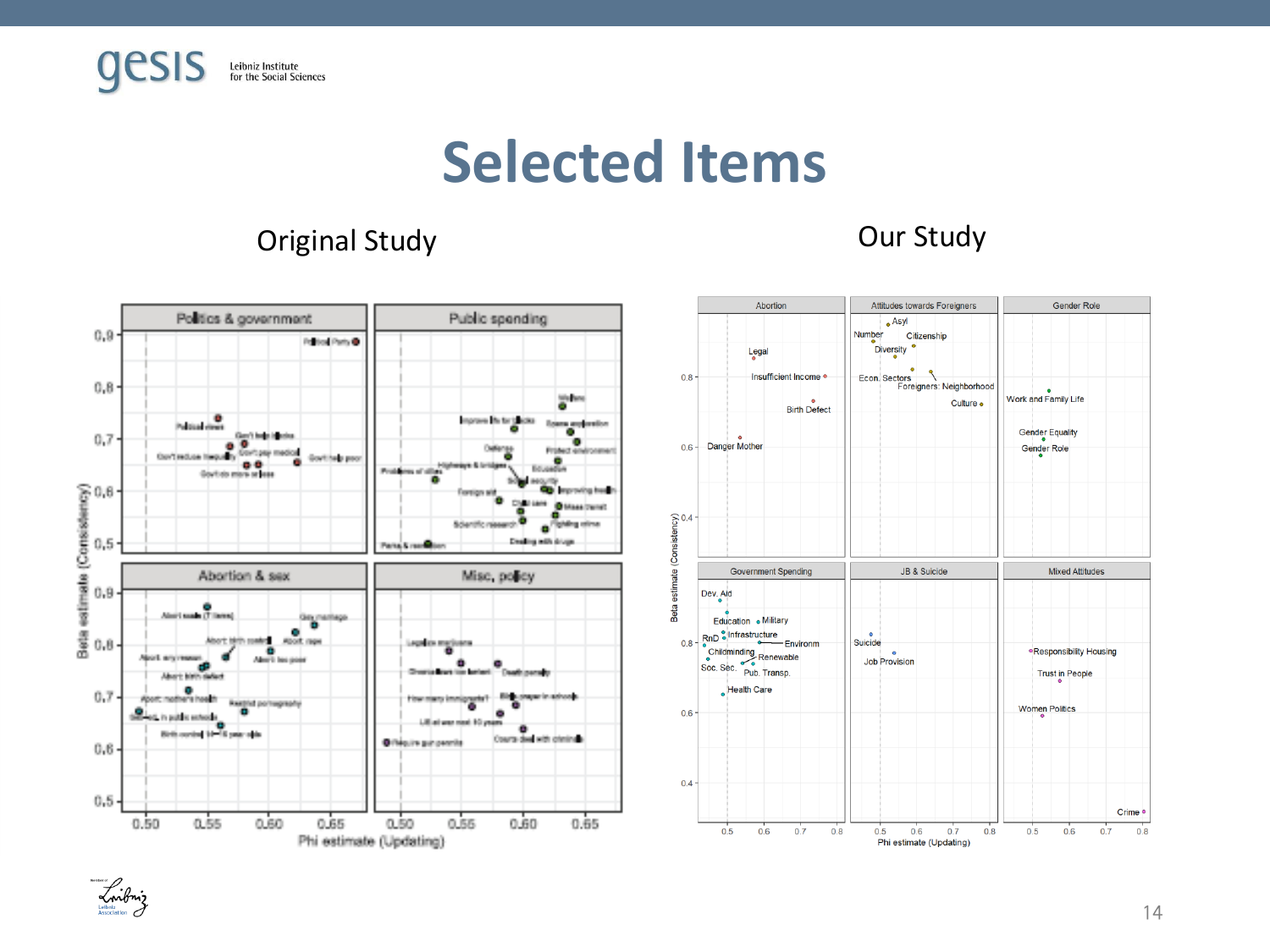

# **Summary of Results**

- Replication of the general pattern of the settled disposition model
- $\blacksquare$  Less active updating than in original study
- No differences regarding age groups
- Only very few differences regarding individual items, but they were high profile-issues (abortion, sensitive behaviors, and attitudes toward foreigners)
- Results indicate that panel surveys produce reliable estimates

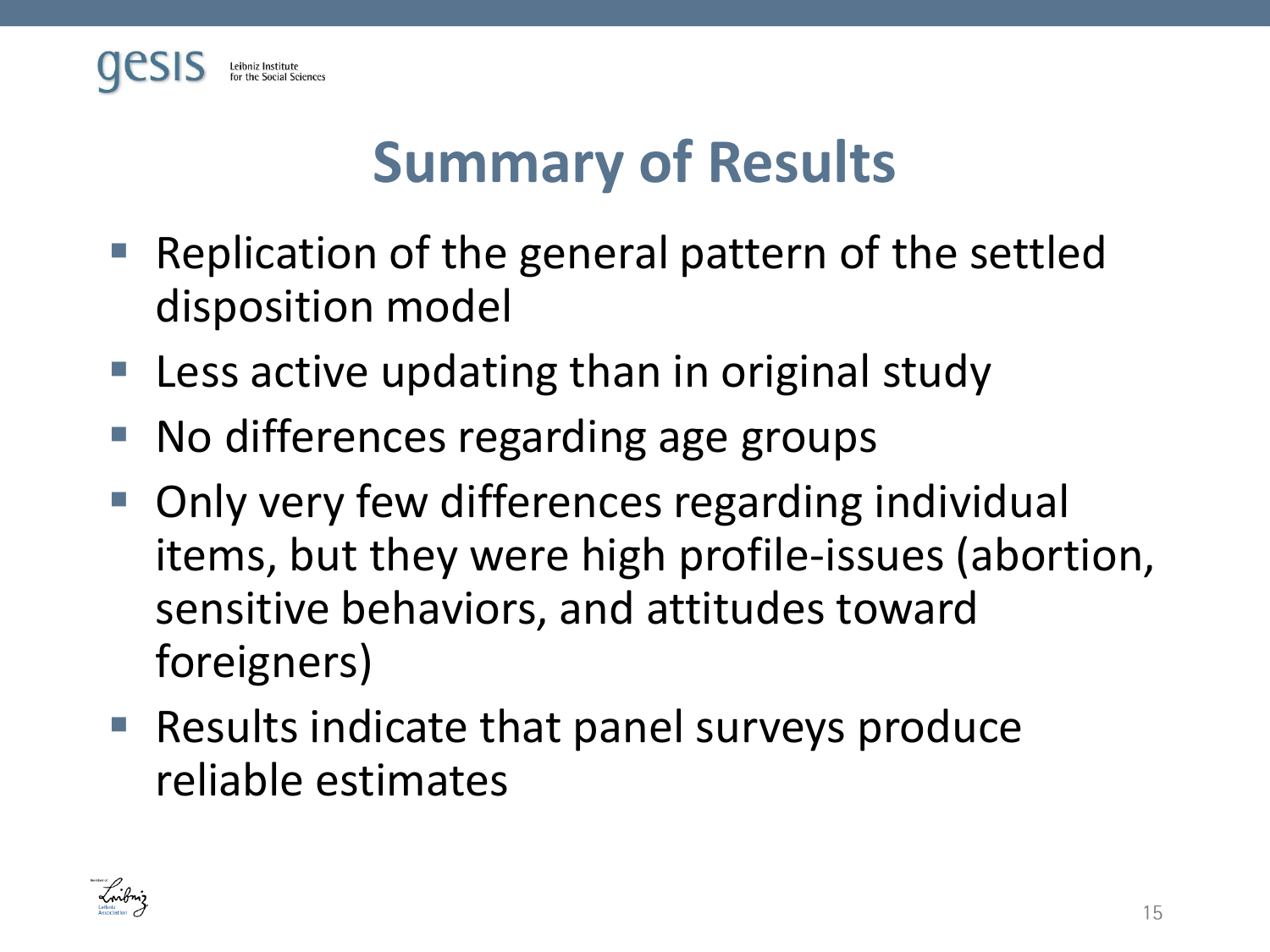

# **Limitation and future research**

- Limitation:
	- Three months difference between waves instead of one year; change less likely
	- **Lower number of variables and respondents than in** the original study
- Future research:
	- Extension using the full study with six waves and an experimental design

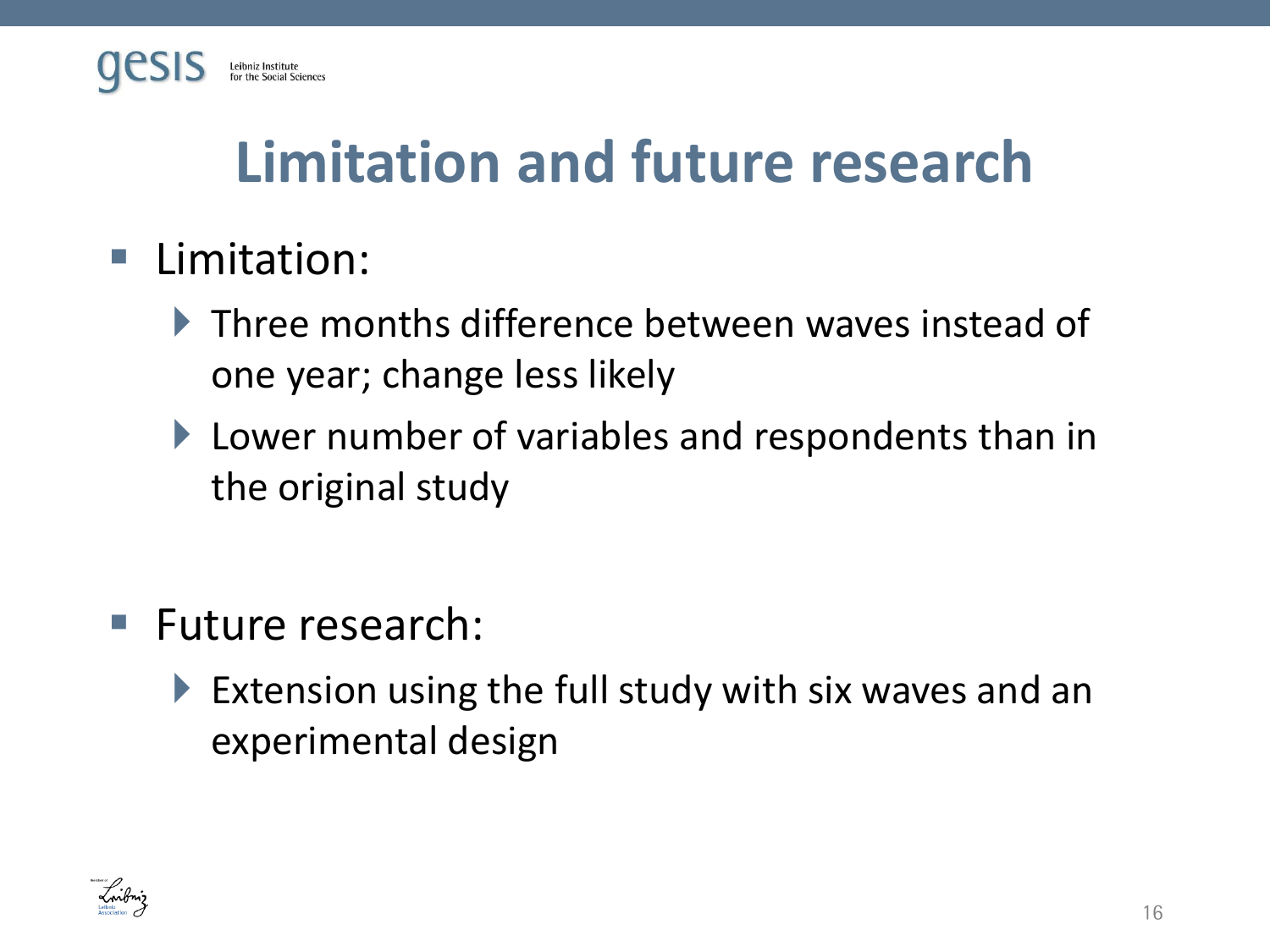

## ESRA 2021 conference July 16, virtual conference

Henning Silber, Bella Struminskaya, Matthias Sand, Michael Bosnjak, Joanna Koßmann, Fabienne Kraemer, Bernd Weiß

### **Methodological Aspects of Measuring Stability and Change in Personal Culture**

Contact: [henning.silber@gesis.org](mailto:henning.silber@gesis.org)

Project website: <http://paco.leibniz-psychology.org/>